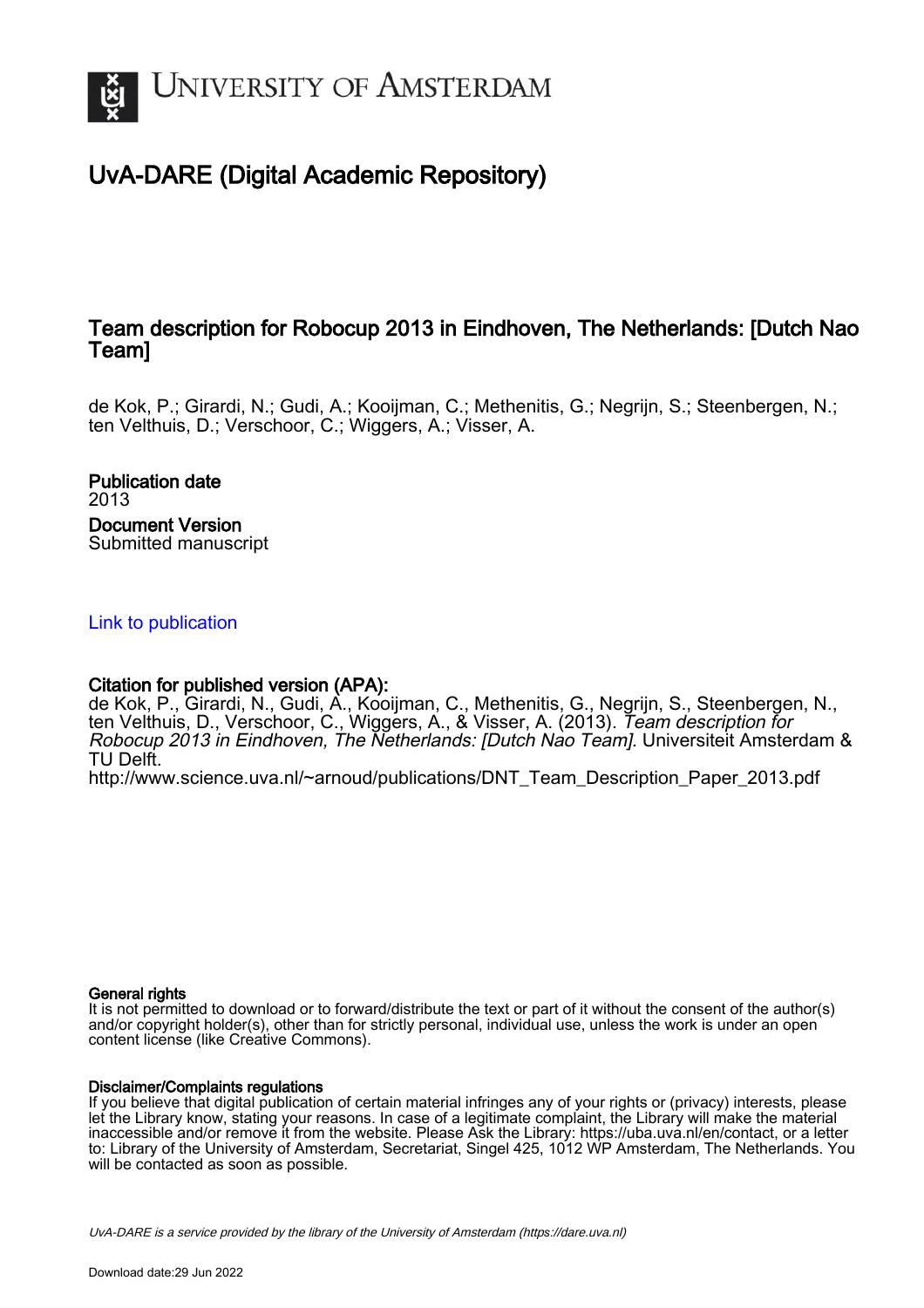## Team Description for RoboCup 2013 in Eindhoven, the Netherlands

Patrick de Kok, Nicolò Girardi, Amogh Gudi, Chiel Kooijman, Georgios Methenitis, Sebastien Negrijn, Nikolaas Steenbergen, Duncan ten Velthuis, Camiel Verschoor, Auke Wiggers and Arnoud Visser

Dutch Nao Team, Universiteit van Amsterdam & TU Delft

## 1 Introduction

The Dutch Nao Team consists of Artificial Intelligence (AI) Bachelor and Master students, supported by a senior staff member. The Dutch Nao Team debuted in the Standard Platform League (SPL) competition at the German Open 2010 [1]. Since their founding the Dutch Nao Team has beed qualified for the world-cup competitions in Istanbul [2], Mexico City [3] and Eindhoven [4].

The Intelligent Robotics Lab, a students initiative from the Universiteit van Amsterdam (UvA) and Technische Universiteit Delft (TU Delft), is an initiative to guarantee the continuation of the Dutch Nao Team. It will act as a governing body for the Dutch Nao Team and teams from these universities participating in other leagues, such as RoboCup@Work and the Rescue Simulation League. This will enable collaboration by the teams, as most state-of-the-art techniques in the field of Robotics can be applied in all RoboCup leagues.

## 2 Relevant Achievements and Publications

The Dutch Nao Team is a continuation of the Dutch AIBO Team, which participated at three competitions and published on several occasions<sup>1</sup>.

he Dutch Nao Team participated in 2010 at the German Open. In 2011 The Dutch Nao Team participated at both the Mediterranean Open and the Iran Open. At the RoboCup Iran Open Symposium, the paper "An Experimental Comparison of Mapping Methods, the Gutmann dataset" was published [5]. A summary of this study was presented at the Research Challenge in Istanbul. In the 2011 World Championships, a top 16 position was achieved. In 2012 the Dutch Nao Team participated in the Iran Open, achieving a shared third place, and partook in the RoBOW, organised by Berlin United. At the 2012 World Championships in Mexico the team was eliminated during the intermediate round. Also in 2013 the RoBOW was visited, which resulted in dancing the Harlem Shake in Dortmund. During a more serious session the Dutch Nao Team won a third prize at the Iran Open 2013 competition.

#### 2.1 Support

The Universiteit van Amsterdam has been active in the RoboCup since Paris 1998. The university has participated in several leagues (Windmill Wanderers, Clockwork Orange, UvA TriLearn, UvA

<sup>&</sup>lt;sup>1</sup> See for an overview http://www.dutchnaoteam.nl/index.php/publications/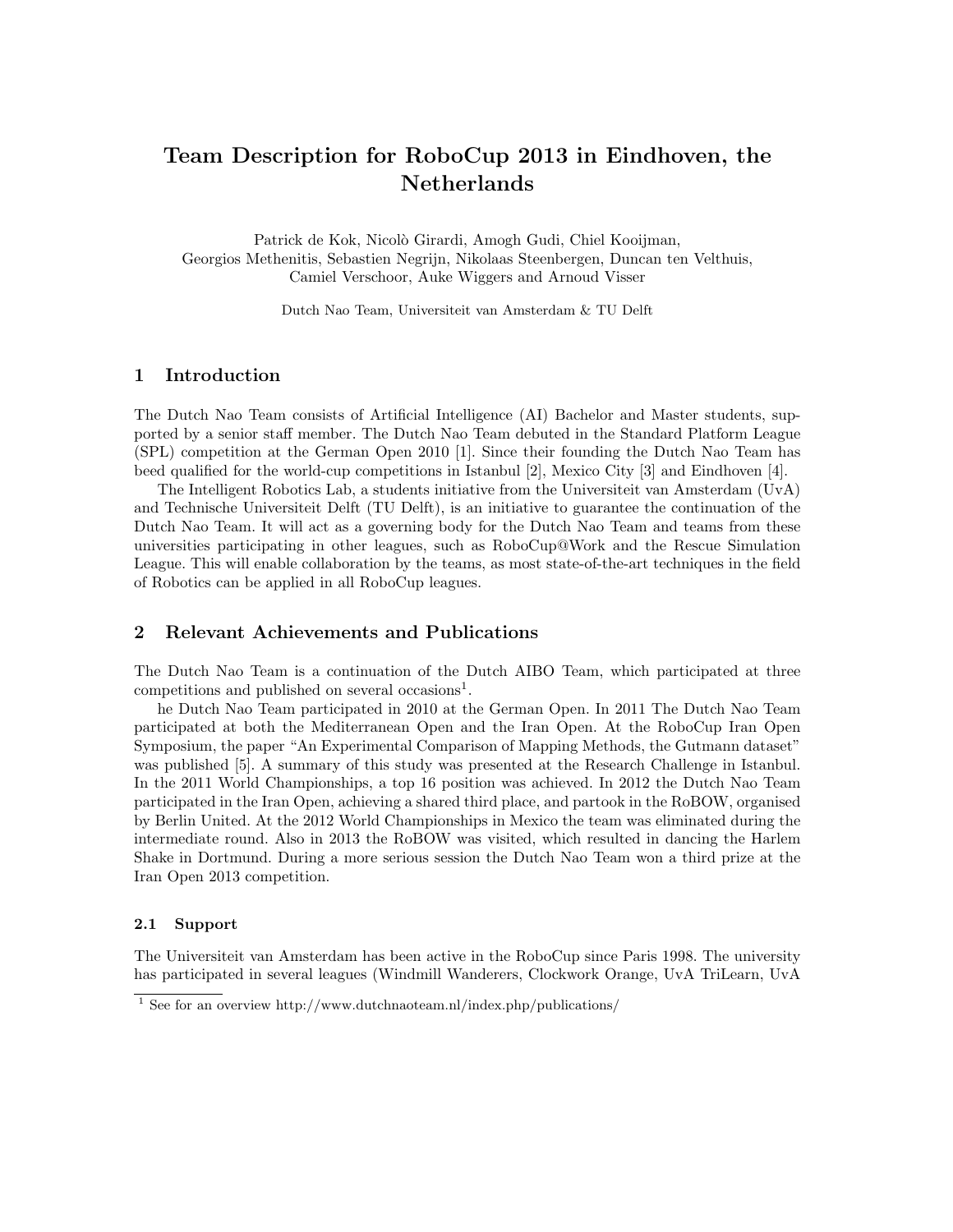Rescue, Dutch AIBO Team, Amsterdam Oxford Joint Rescue Forces). The Informatics Institute and TU Delft support the team with a fully equipped robot lab and the usage of two H25 v3.2 Nao robots, five H21 v3.3 Nao robots equipped with v4.0 heads, four H21 v4.0 Nao robots and two H25 v4.0 Nao robots.

#### 3 Research

The main focus of the Dutch Nao Team is the combination of Artificial Intelligence and Robotics. The RoboCup initiative provides the team the opportunity to work with various aspects within Robotics. Before this academic year, the teams code was based on own work [6]. The Python code has grown into a monolithic architecture, with lots of interwoven dependencies.

This year the Dutch Nao Team took Nao Team Humboldts (NaoTH) code<sup>2</sup>, as framework for their code. NaoTH, which is designed in a modular fashion gives the Dutch Nao Team the opportunity to focus on high level programming by giving a more solid low level foundation. With the NaoTH Framework we can focus more on bringing the newest AI techniques to our code.

The code our team is using is forked right before NaoTH has joined the Berlin United research group. By being the first team to fork from this framework, we hope to bring diversity among the SPL teams. The Berlin United research group has different research goals from ours, and we expect to diverge considerably in the future.

#### 3.1 Motion Control

Previously implemented keyframe motions will be ported to the NaoTH framework, such as different stand up motions, keeper movements and kicks. These open loop motions will be improved so that they are more robust to external disturbances.

A few of these innovations are demonstrated in the 2013 Qualification video<sup>3</sup>. Thanks to the development of a realistic Nao simulation, it is easier to develop new motions, either manually or by supervised learning.

#### 3.2 Behaviour Design

 $XABSL<sup>4</sup>$  is used to define specific roles, which different agents can fulfill depending on the game situation. According to the 2013 rules, each team can now have up to five players in the field (one of which is the goalkeeper), which allows for more complex strategies than the ones used in previous years. Due to the deterministic nature of the underlying finite state machine(s), XABSL usually results in predictable behaviour. We will try to avoid this by creating sets of low level behaviours that can be used in one specific situation, rather than using a single behaviour.

#### 3.3 Vision

Visual object recognition is a key ability for autonomous robotic agents, especially in dynamic and partially observable environments. A reliable landmark detection process is really crucial for

 $\overline{\text{ }^2}$  See for more information http://www.naoteamhumboldt.de/en/publications/

<sup>&</sup>lt;sup>3</sup> See for a larger overview http://www.dutchnaoteam.nl/index.php/media/movies

<sup>4</sup> For more information on XABSL see http://www.xabsl.de/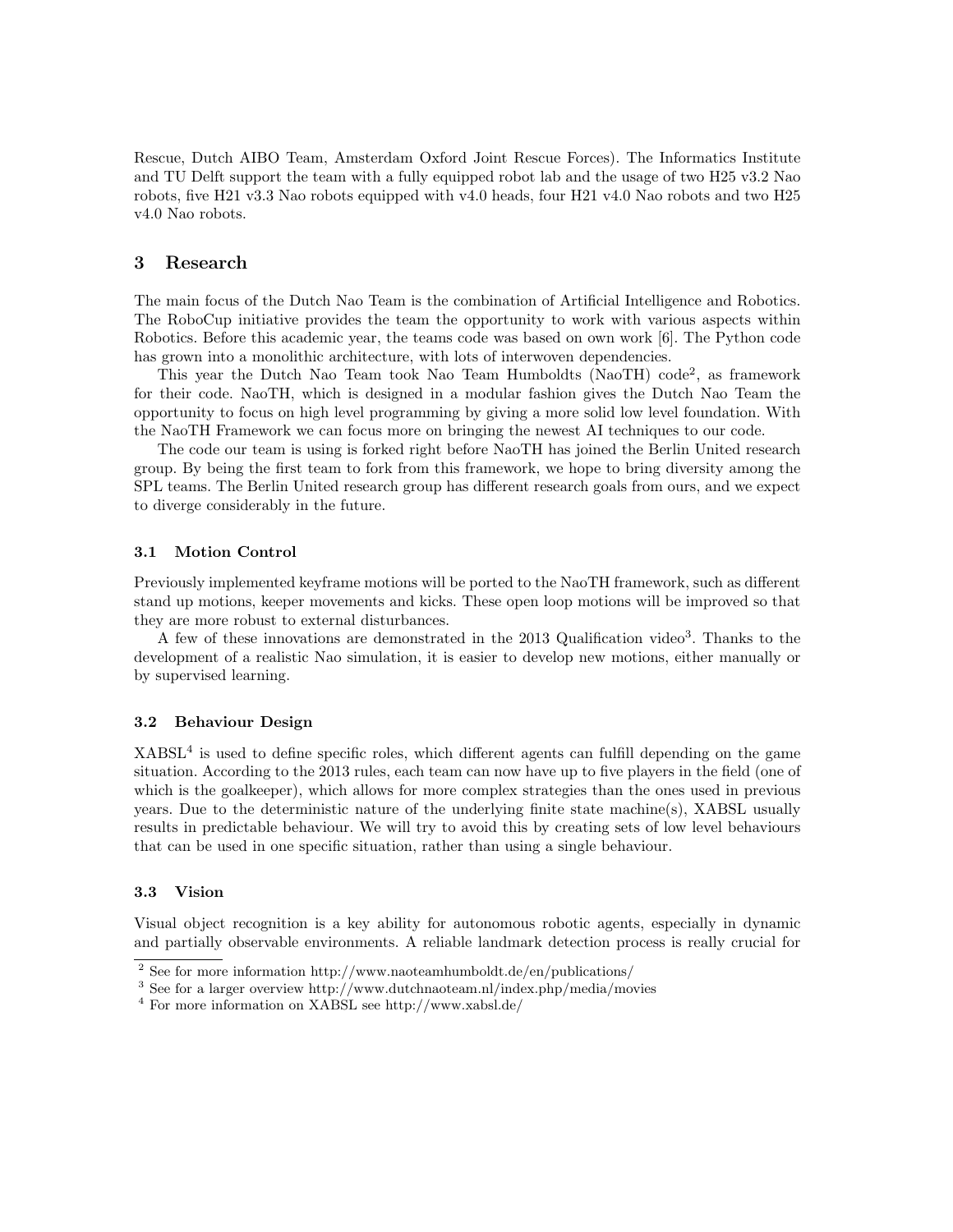achieving self-localization, which can be considered as the stepping stone for having a functional robot soccer team.

We have developed a new vision framework for the standard platform league, focusing our research in line crossings detection and goal detection [7].

Both detection modules are based on detecting line segments by expanding groups of pixels, which are selected based on their color information. In Figure 1, we illustrate the process of line detection in three steps. The next step in our feature extraction procedure is to identify and extract information about how the line intersects another line. Each of such a crossing is indicated with a confidence measure, based on geometrical properties of the intersection. For detecting the projective variant of the middle circle, we use a line chaining method.



Fig. 1: Line Detection process, left: original RGB image, middle: points generated by the scanner, right: lines detected.

Our goal detection system is based on the image's color histogram, and provides information about top and bottom coordinates of the goal posts in the image, width of the post and, if possible, identify which of the three posts is seen. Figure 2 illustrates the results of the goalpost detection in three different cases.

#### 3.4 Estimation of Trajectories through Visual Odometry

We implemented an experimental system for trajectory estimation using monocular visual odometry.

The theory and implementation is described in detail in [8]. The trajectory of the robot is estimated by using a frame-to-frame method, which uses displacement of features between two subsequent frames to find a rotation matrix and translation vector that indicate displacement of the camera. In this process, the essential matrix is computed, which is then decomposed into candidate rotation matrices and translation vectors. Alongside, 3D positions of corresponding keypoints in both frames are approximated using iterative triangulation. Based on the found points, the correct candidate rotation and translation are chosen. Several different methods are employed for decomposition of the essential matrix and triangulation. The provided theory in this report gives ground for a system for trajectory estimation for the robot. Although the performance could not be evaluated, we argue that the provided system can be used as a basis for a real-time application, that could perform fairly well on both trajectory estimation and in later stages, even 3D reconstruction.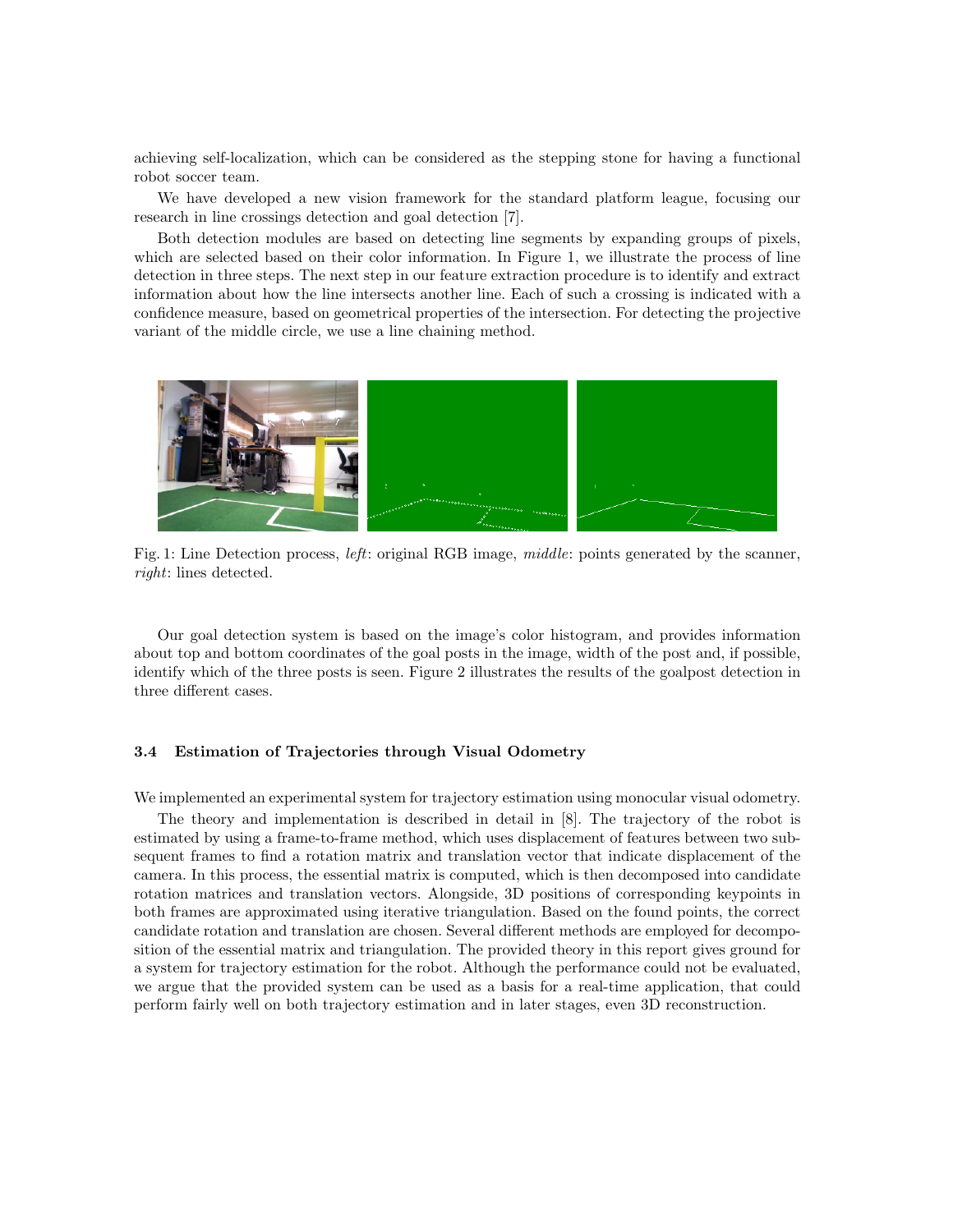

Fig. 2: Goal detection example results (green: left goalpost, red: right goalpost, white: undefined vertical goalpost, blue: horizontal goalpost.

#### 3.5 Visual Compass

The rules introduced in 2012 make the field completely symmetrical and thus complicate localization. The current code uses team communication to compare the current robot pose with help of the ball location estimate to other robots' position estimates to increase their confidence. An extension to this is to build a visual compass, searching for salient features in the background (i.e. not in the playing field) and comparing them with an a priori learnt map, to determine which direction the robot is facing, thus trying to evade to score an own goal.

To realize this we plan to use a similar vision based approach as described and implemented for localization in the AIBO league [9]. We hope to implement and test this system until this year's world cup in Eindhoven.

#### 3.6 Fisheye Camera

Localizing a humanoid robot, such as a Nao, with the use of external cameras is often done with multiple overhead cameras. In most cases, one camera is not sufficient to capture the entire field, but this can be done through use of a fisheye camera. A single fisheye camera creates the wide, panoramic images that enable view of the whole soccer field. When Naos are localized using the overhead fisheye camera in our developed system [10], quite accurate coordinates will be available. These coordinates can be used as ground truth to verify localization of Naos. Such a ground truth is useful for computing confidence boundaries for our localization algorithms.

## 4 Activities

Besides research in robot soccer, the Dutch Nao Team is also involved in other related activities.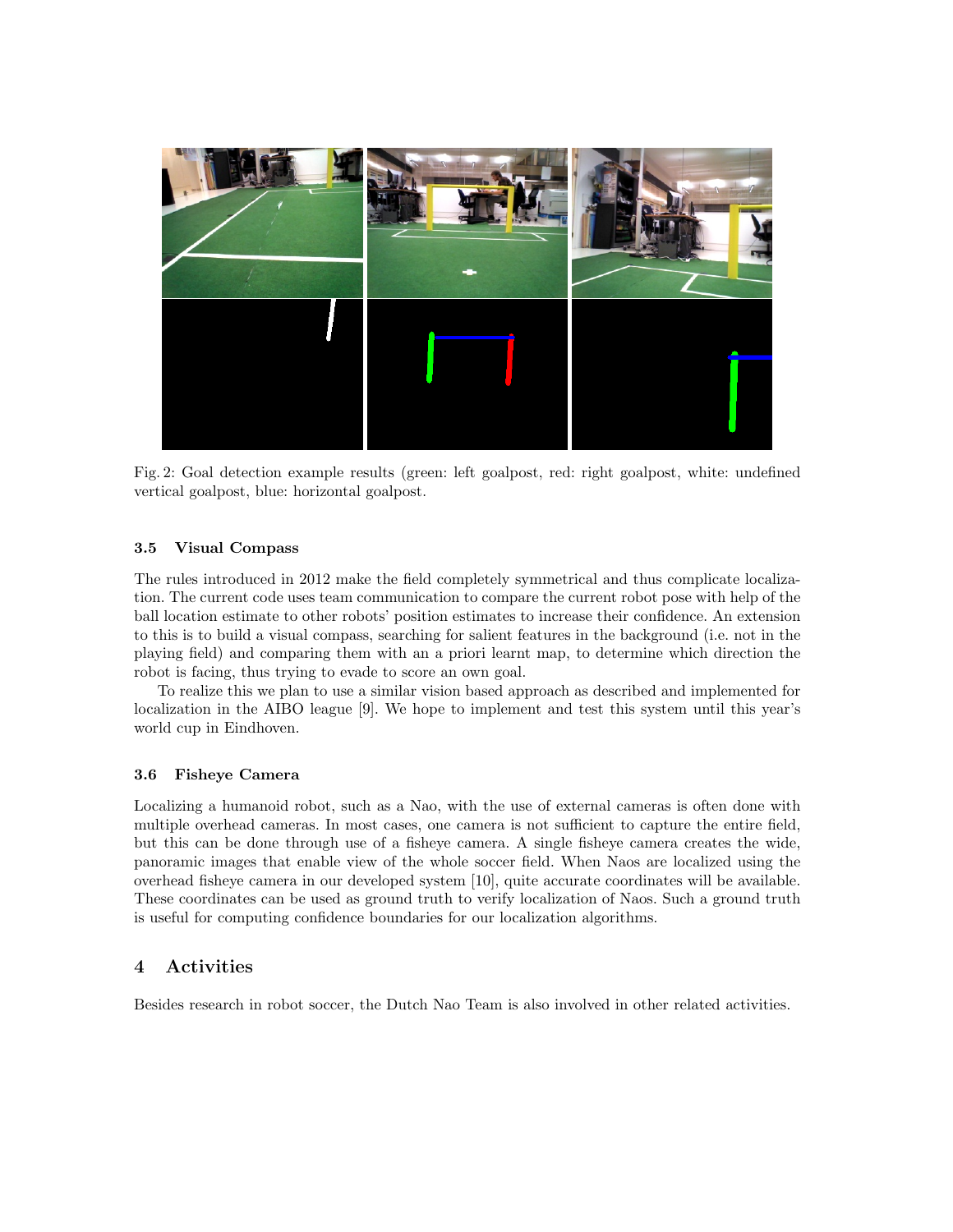#### 4.1 Demonstrations

The last year, Dutch Nao Team has focused on promoting the RoboCup and Artificial Intelligence throughout the Netherlands. This was accomplished by giving demonstrations at relevant events and trough the use of media.

## 4.2 Summerschool

Experience, gained by research and participation is also used to inspire young students. During the summer of 2012, the Dutch Nao Team organised its first Robotics-Summerschool: an one week during event in which students gain experience and knowledge of Robotics and its associated fields of research. The students received lectures from active researchers within the fields of Computer Vision, Autonomous Decision-making and Robotics, and applied AI and Software Engineering knowledge to solve a given task using landmarks, to navigate through a maze. Students were guided by the Dutch Nao Team and had to implement their own algorithms. This event was highly successful and will therefore from now on be organised once or twice a year to promote Robotics and technology and foster research in Artificial Intelligence.

### 4.3 Teaching

Besides the summerschool, the team has organized a programming course to educate future members and other interested students. This has encouraged freshmen to join the Dutch Nao Team or other teams encompassed by the Intelligent Roboics Lab. By offering projects and organizing or attending interesting workshops, students are able to conduct research relevant to the RoboCup for course credits.

## 5 Conclusion

The Dutch Nao Team has participated in several competitions around the globe. It will continue its research, especially in the field of probabilistic robotics and autonomy. By joining forces with TU Delft and cooperation with other teams encompassed by the Intelligent s Lab, it will become possible to apply state-of-the-art techniques in a much broader field than before. It will also continue to educate students interested in Robotics, as well as promotion of Artificial Intelligence research in general.